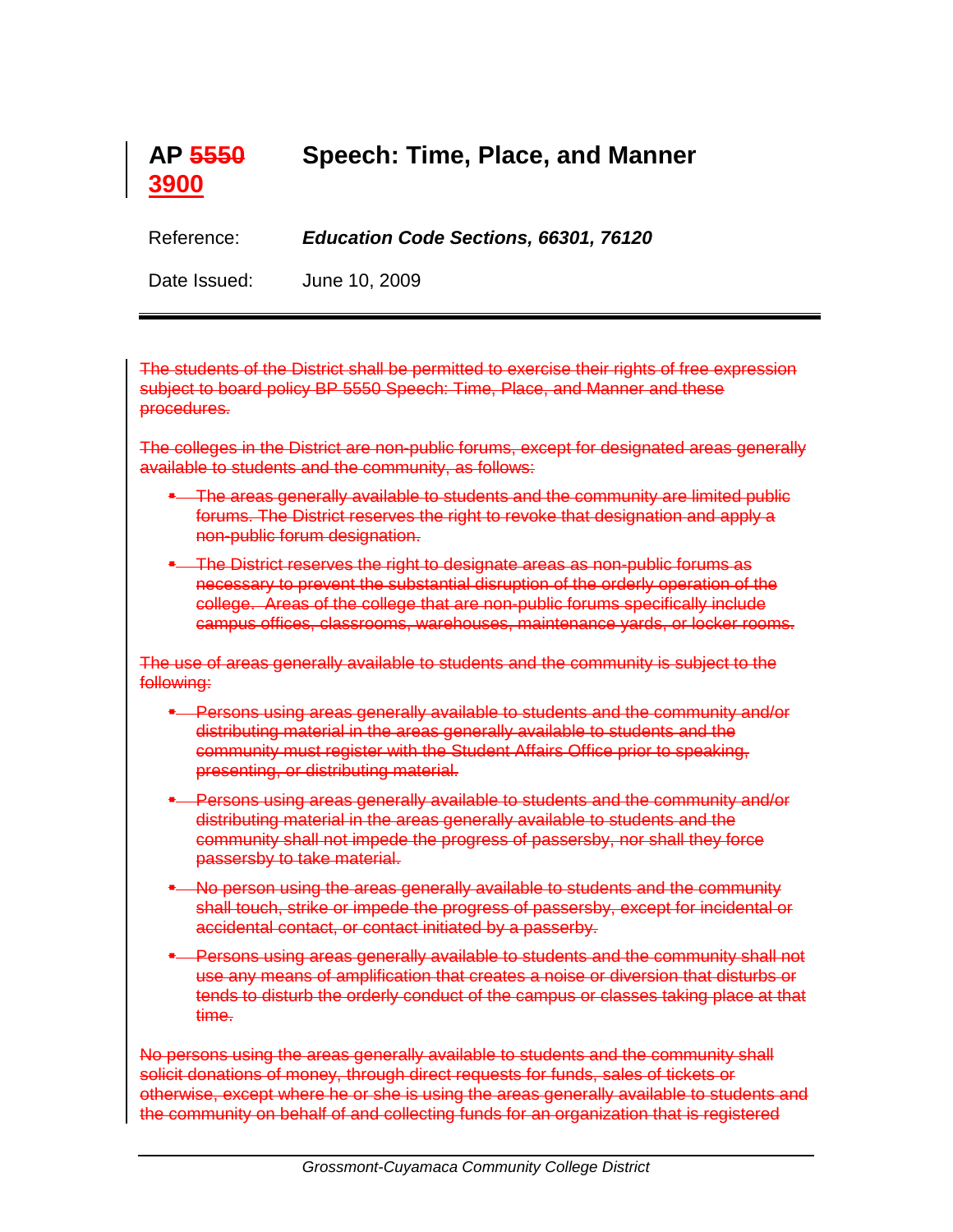with the Secretary of State as a nonprofit corporation or is an approved Associated Students Organization or club.

All persons using the areas of the college generally available to students and the community shall be allowed to distribute petitions, circulars, leaflets, newspapers, and other printed matter. Such distribution shall take place only within the areas generally available to students and the community. Material distributed in the areas generally available to students and the community that is discarded or dropped in or around the areas generally available to students and the community other than in an appropriate receptacle must be retrieved and removed or properly discarded by those persons distributing the material prior to their departure from the areas generally available to students and the community that day.

Posting: Students shall be provided bulletin boards for use in posting student materials at campus locations convenient for student use. All materials displayed on a bulletin board shall clearly indicate the author or agency responsible for its production and shall be approved and stamped with the date of posting by Student Affairs. Materials displayed shall be removed as deemed appropriate by Student Affairs.

This policy is designed to monitor and provide guidelines for distribution and posting of printed materials, orderly conduct and presence of political activities, free speech activities and campaigning on campus and at District sites.

## **1. DEFINITIONS**

a. Posting of Information - Posting printed material of any size including, but not limited to, banners, posters, fliers, business cards.

b. Affiliated Groups - District recognized and approved student clubs and organizations, and employee groups but does not include union organizations.

c. Distribution of Literature - Written documentation affording a vehicle of information and/or opinion which are disseminated indiscriminately to students and/or District employees. Indiscriminate distribution shall not include distribution to District recognized groups of students and/or employees.

d. Commercial literature - Materials which direct attention to a business, commodity, service or entertainment.

## **2. STANDARDS FOR LITERATURE TO BE POSTED OR DISTRIBUTED**

a. The literature does not advocate the commission of an unlawful act which is imminent or likely to occur at the time.

b. The literature or its distribution on campus in the form of bulletins, circulars, publications, or articles of any character does not impede the orderly conduct of college classes or college/district programs, services or operations.

c. Literature, materials, buttons/badges or other insignia shall not include expression which is obscene or libelous according to current legal standards, or which so incites students as to create a clear and present danger or the commission of unlawful acts on the community college premises, or the substantial disruption of the orderly operation of the college/district.

## **3. AFFILIATED GROUPS**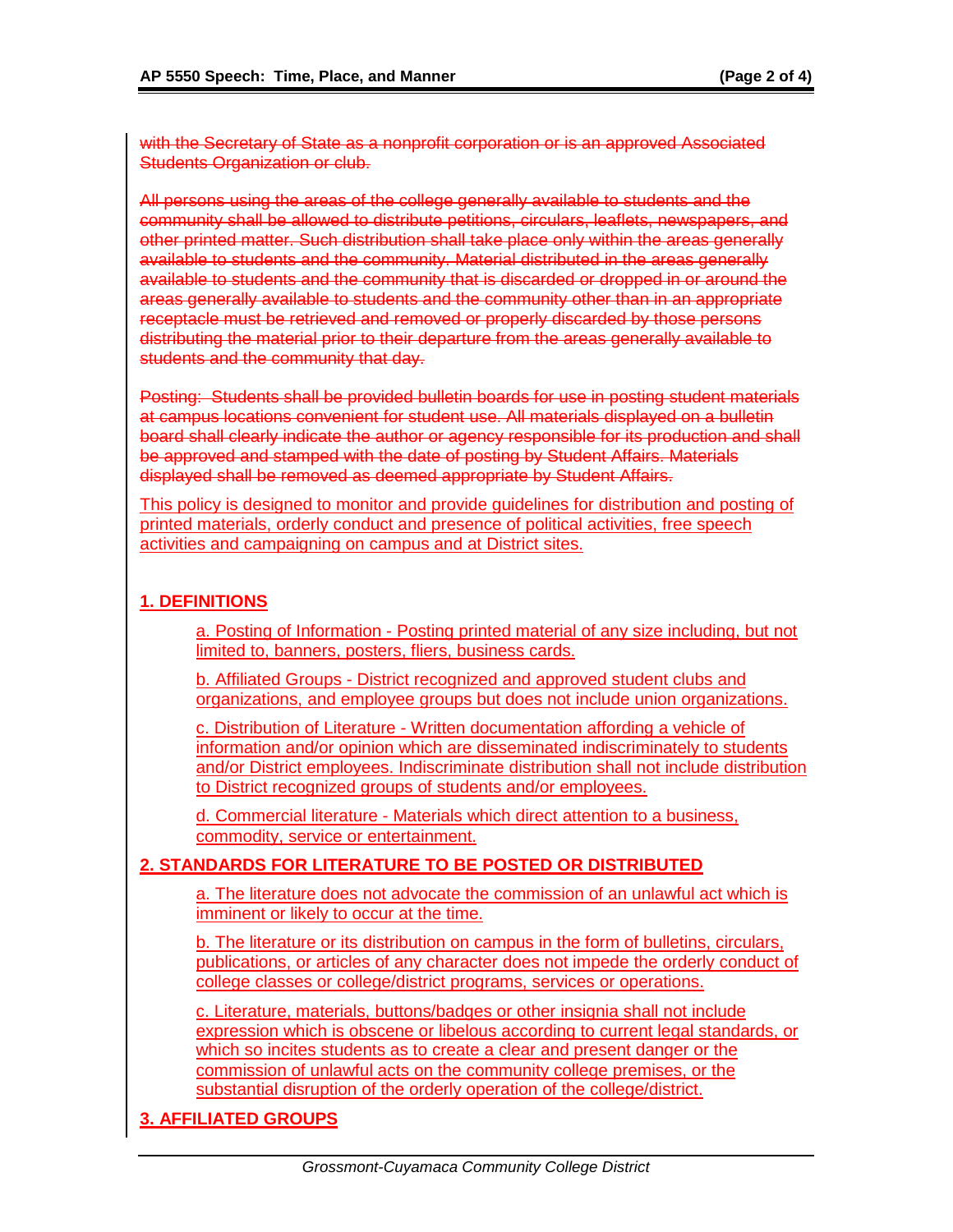a. The literature of Affiliated Groups (as defined in Definitions 1. b.) may not endorse or recommend commercial products or services. b. The literature of Affiliated Groups shall meet the same standards as those found appropriate for other student publications and may not be sold. c. Students shall be provided bulletin boards for use in posting student materials at campus locations convenient for student use. All materials displayed on a bulletin board shall clearly indicate the author or agency responsible for its production and shall be approved and stamped with the date of posting by Student Affairs. Materials displayed shall be removed as deemed appropriate by Student Affairs. d. The literature of Affiliated Groups posted in the classroom must be specifically related to classroom instruction or approved college/district events, which could include rallies and other classroom instruction related events. e. Campaign activities for student elections must be in accordance with BP/AP 5410 Associated Student Government Organization Elections and college guidelines. **4. COMMERCIAL LITERATURE, POSTING OR DISTRIBUTION** a. Commercial literature must concern lawful activity and not be misleading. b. Commercial literature is restricted to the designated public posting areas on campus. c. In order to be able to identify persons who may be responsible for fraud or false advertising, all printed commercial literature posted or distributed on campus must have printed thereon the organization/institution/affiliation which is distributing the commercial literature with its address or telephone number clearly stated. d. Posting or distribution of commercial literature of any kind is prohibited in classrooms unless directly related to classroom instruction. e. The District does not endorse, sponsor, approve, authorize, or regulate any commercial business commodity, service or entertainment permitted for posting or distribution. **5. RECOMMENDED FREE SPEECH AREAS – THE COLLEGES AND DISTRICT SITES COMBINE PUBLIC FORUMS AND RESTRICTED AREAS, AS FOLLOWS:** a. Persons using and/or distributing materials shall not impede the progress of passersby, nor shall they force a passerby to take material. b. No person shall touch, strike or impede the progress of a passerby, except for incidental or accidental contact or contact initiated by a passerby. c. Persons shall not use any means of amplification that creates noise or diversion that substantially disrupts the orderly conduct of the college/district site, classes or operations. d. Recommended free speech areas shall be designated on each campus to ensure the opportunity for free discussion and expression while minimizing the potential for disruption of classroom and college/district activities, and